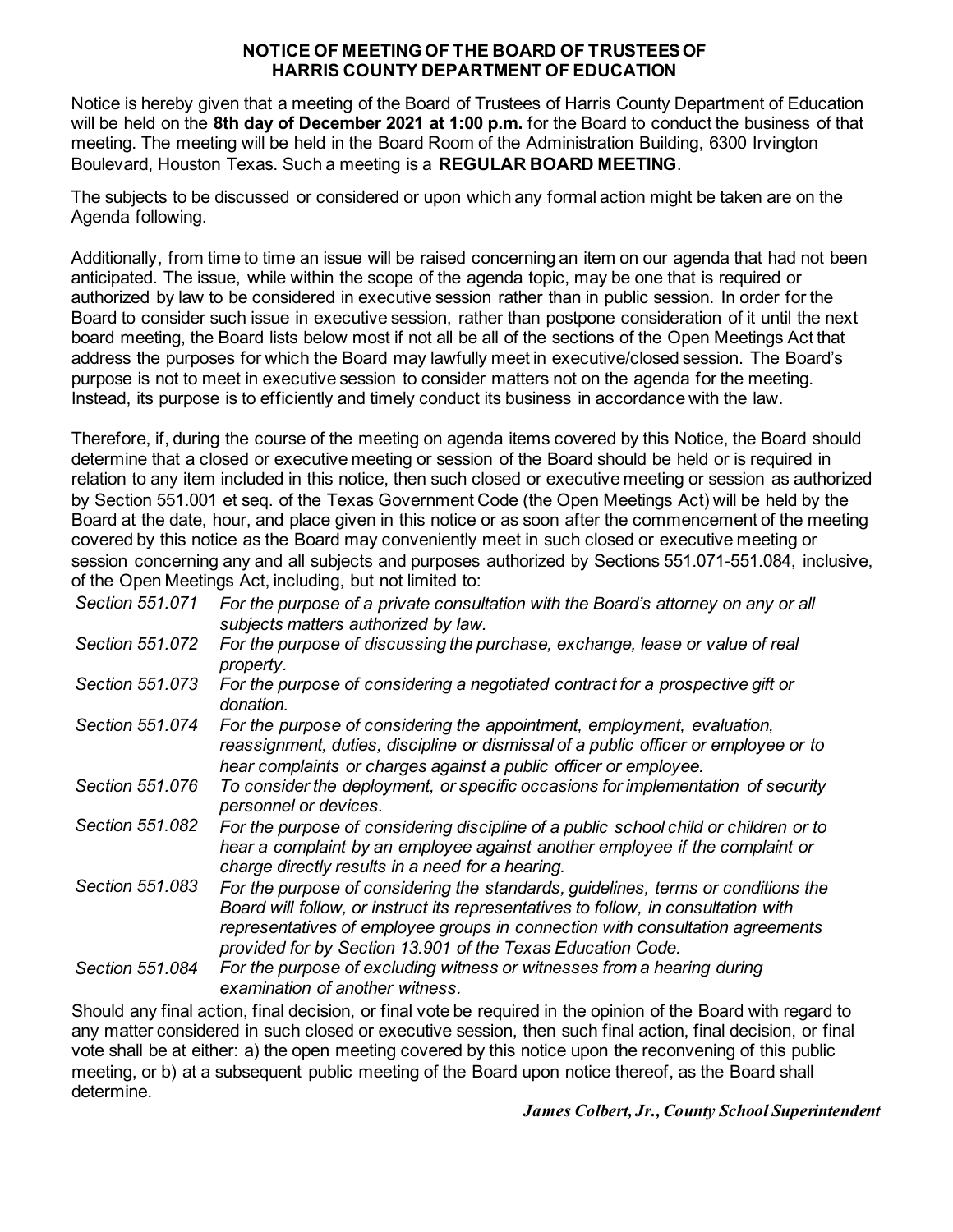

# **Agenda of Regular Meeting**

A Regular Meeting of the Board of Trustees of Harris County Department of Education will be held December 8, 2021, beginning at 1:00 p.m. in the Board Room of the Administration Building, 6300 Irvington Boulevard, Houston, Texas, 77022.

The subjects to be discussed or considered or upon which any formal action may be taken are as listed below. Items do not have to be taken in the order shown on this meeting notice.

Unless removed from the consent agenda, items identified within the consent agenda will be acted on at one time.

- 1. **Invocation** Gil Gaona, Center for Safe and Secure Schools
- 2. **Pledge of Allegiance to the US flag** Toracia Simmons-Swift, CASE for Kids
- 3. **Pledge of Allegiance to the Texas flag** Toracia Simmons-Swift, CASE for Kids
- 4. **Open Forum**  Gov't Code 551.003 (5) Public Participation. Pursuant to Policy BED (Local), a citizen who wishes to speak may do so by completing a participation request card available at the Board room at least 10 minutes prior to a regular Board meeting.
- 5. **Reports and presentations**
	- A. **Employee of the Month** Natasha Truitt, Executive Director of Human Resources
	- B. **Superintendent Monthly Report** James Colbert, Jr.
	- C. **Annual Division Update on Center for Safe and Secure Schools** Julia Andrews, Director
	- D. **Annual Division Update on CASE for Kids** Dr. Lisa Caruthers, Director
	- E. **Other reports from Board members** concerning attendance or participation in a board or HCDE-related conference, event, activity, or committee; accolades for an HCDE staff member or other deserving person.
	- F. **Report of Board Committees** Committee Chairs
	- G. **Monthly Financial Reports through 11/30/2021** Dr. Jesus Amezcua, Assistant Superintendent for Business Services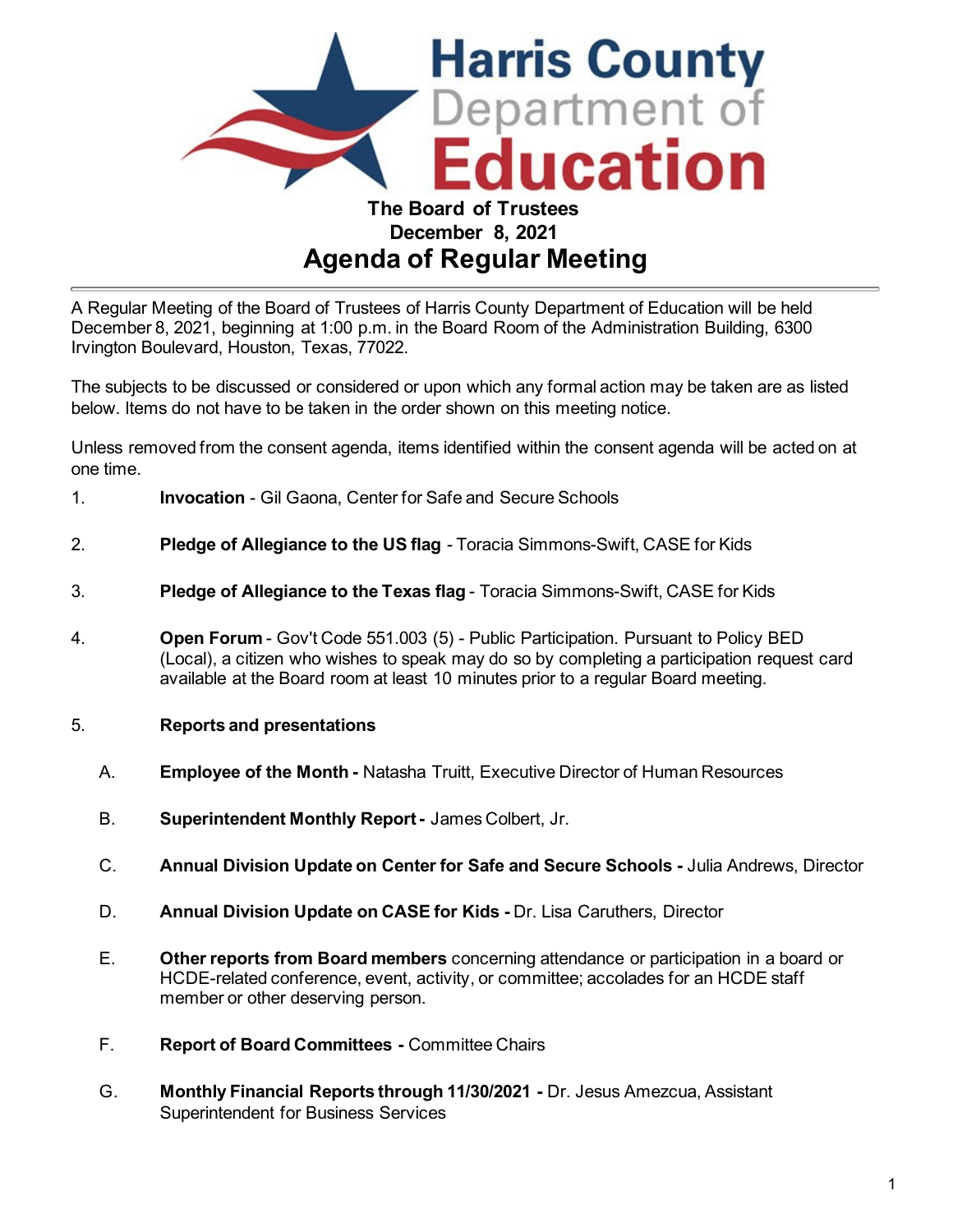H. **Presentation of the Certificate of Excellence Award** from the Government Finance Officers Association (GFOA) for the Fiscal Year 2019-2020 Comprehensive Annual Financial Report (CAFR).

## 6. **ACTION ITEMS - CONSENSUS**

- A. Consider ratification/approval of the following Business Services items:
	- 1. Disbursement Report
	- 2. Budget Amendment Report
	- 3. Monthly Investment Report for November 2021
- B. Consider ratification/approval of the following Board Meeting Minutes
	- 1. 11/17/2021 Board Meeting
- C. Consider ratification/approval of the following MOU:
	- 1. **Ratification and Approval of Memorandum of Understanding between HCDE Head Start/Early Head Start and Lee College** to collaborate and register HCDE Head Start/Early Head Start teaching staff in credit course work to obtain Child Development Associate (CDA) credentials by paying for virtual classes at Lee College using HCDE Head Start/Early Head Start training dollars for the period of 11/01/2021 through 10/31/2022.
- D. Consider ratification/approval of the following Interlocal Contracts:
	- 1. **Ratification and Approval of Interlocal (revenue) contracts for FY 2022 in the aggregate amount of \$180,882 with Highpoint School East with the following district:** Goose CreekConsolidated ISD for eighteen (18) in-county annual contracts in the amount of \$180,882 (\$10,049 each) for the contract period of 08/23/2021 through 06/03/2022.
- E. Consider ratification/approval of the following items for the HCDE Choice Partners Cooperative:
	- 1. **Approval of HCDE Interlocal Agreements with:** Port of Port Arthur Navigation District, Port Arthur, Texas; Pecos Barstow Toyah ISD, Pecos, Texas; University Medical Center of El Paso, El Paso, Texas, and Del Rio (City of), Del Rio, Texas.
- F. Consider ratification/approval of the following items for Internal Purchasing:
	- 1. **Approval of Contract Award for job no. 21/057YR-03 Professional Development Services for Harris County Department of Education Adult Education Division with the following proposer(s):** Academic Learning Company dba Velazquez Press; Jamie Bright; Kid-grit LLC; Cleveland O. Lane, Jr. (Legacy State of Mind Consulting), and María Mercedes Champion for the period of 12/08/2021 through 12/07/2026, subject to annual appropriations of funding.
	- 2. **Approval of the proposed Annual Budget Calendar for FY 2022-2023.**

## 7. **ACTION ITEMS - NON-CONSENSUS**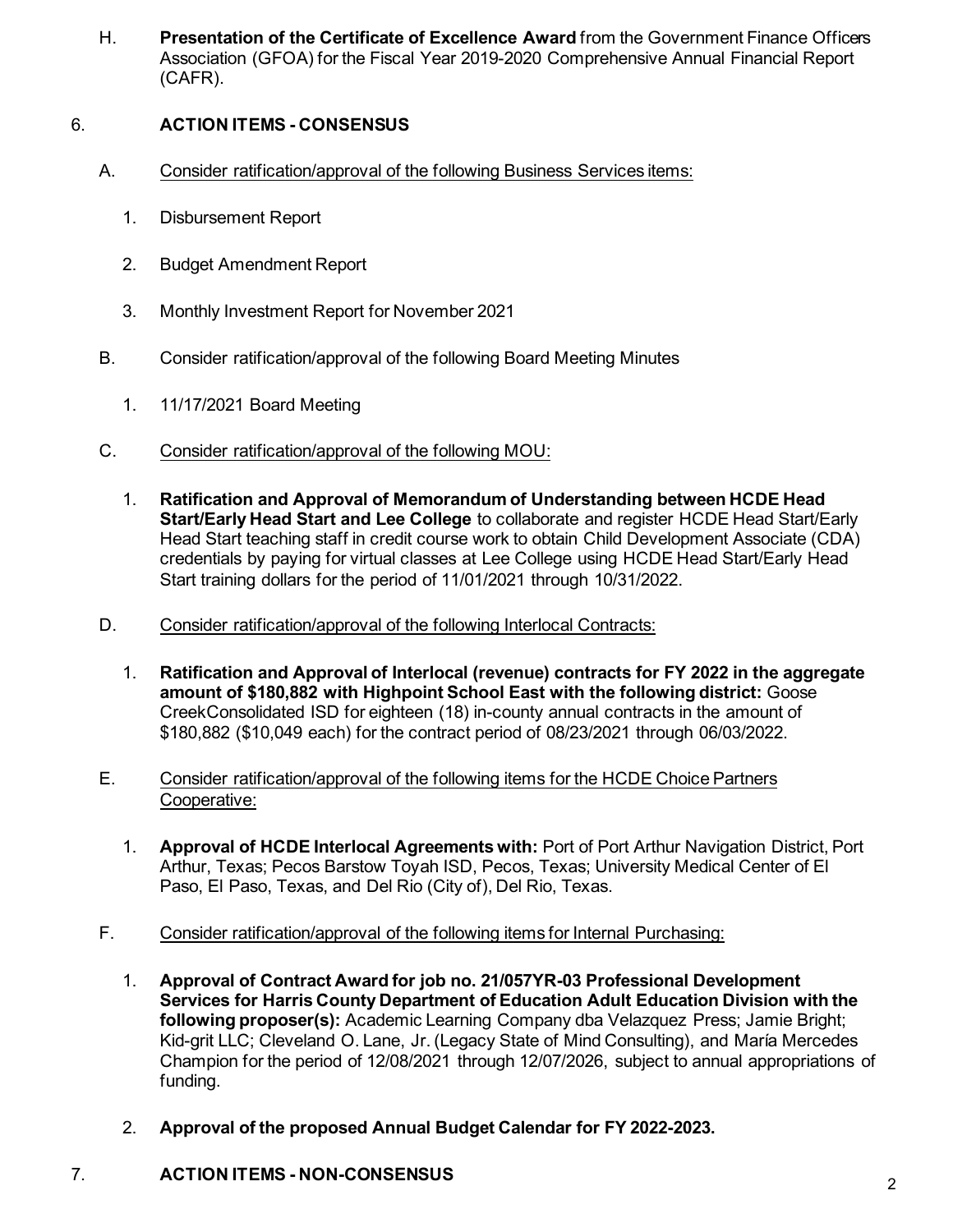- A. **Consider approval to purchase Microsoft campus license agreement(s)** from CDW-G (job no. 21/031KN-13) in the amount of \$276,529.
- B. **Consider approval of Agreement with Tesco Furniture Sales** for the purchase of outdoor furniture, classroom furniture, office furniture, sensory room furniture, and cafeteria tables for ABS East in the amount of \$477,915.93 (RFP#19/033MJ-19 from Choice Partners Cooperative).
- 8. **EXECUTIVE SESSION** Under the Texas Government Code pursuant to any and all purposes permitted by Sections 551.001-551.084, including, but not limited to: 551.071; 551.074
	- A. **Deliberate** the appointment, employment, evaluation, reassignment, duties, discipline and/or dismissal of HCDE employees, including, but not limited to, Superintendent's evaluation and contract.
	- B. **Deliberate** the purchase, exchange, sale and/or value of real property(ies) and obtain legal advice regarding the same.
- 9. **RECONVENE** for possible action on items discussed in executive session
- 10. **Possible action regarding Superintendent's contract**
- 11. **Discussion and possible action regarding future agenda items**

#### 12. **INFORMATIONITEMS**

#### A. **Human Resources**

- 1. Personnel
- 2. Employee Count
- B. **The CASE for Kids Division announced the City Connections 2021-2022 awards to not-for-profit organizations funded by City of Houston.** Sixty-eight 501c3 nonprofit organizations, were awarded a total of \$619,500 to provide programming in eleven City of Houston City Council Districts from 11/01/2021 to 04/29/2022.
- C. **Submission of grant proposal to Texas Education Agency for the Texas COVID Learning Acceleration Supports (TCLAS)**. Requested funds of up to \$45,000 will provide support for training afterschool staff to use TEA-approved high-quality instructional materials at 10 campuses.
- D. **Expenditure Interlocal contracts less than \$75,000:**
	- Between CASE and Spring ISD, HUDL, \$8,000
	- Between CASE and Goose Creek ISD, HUDL, \$4,000